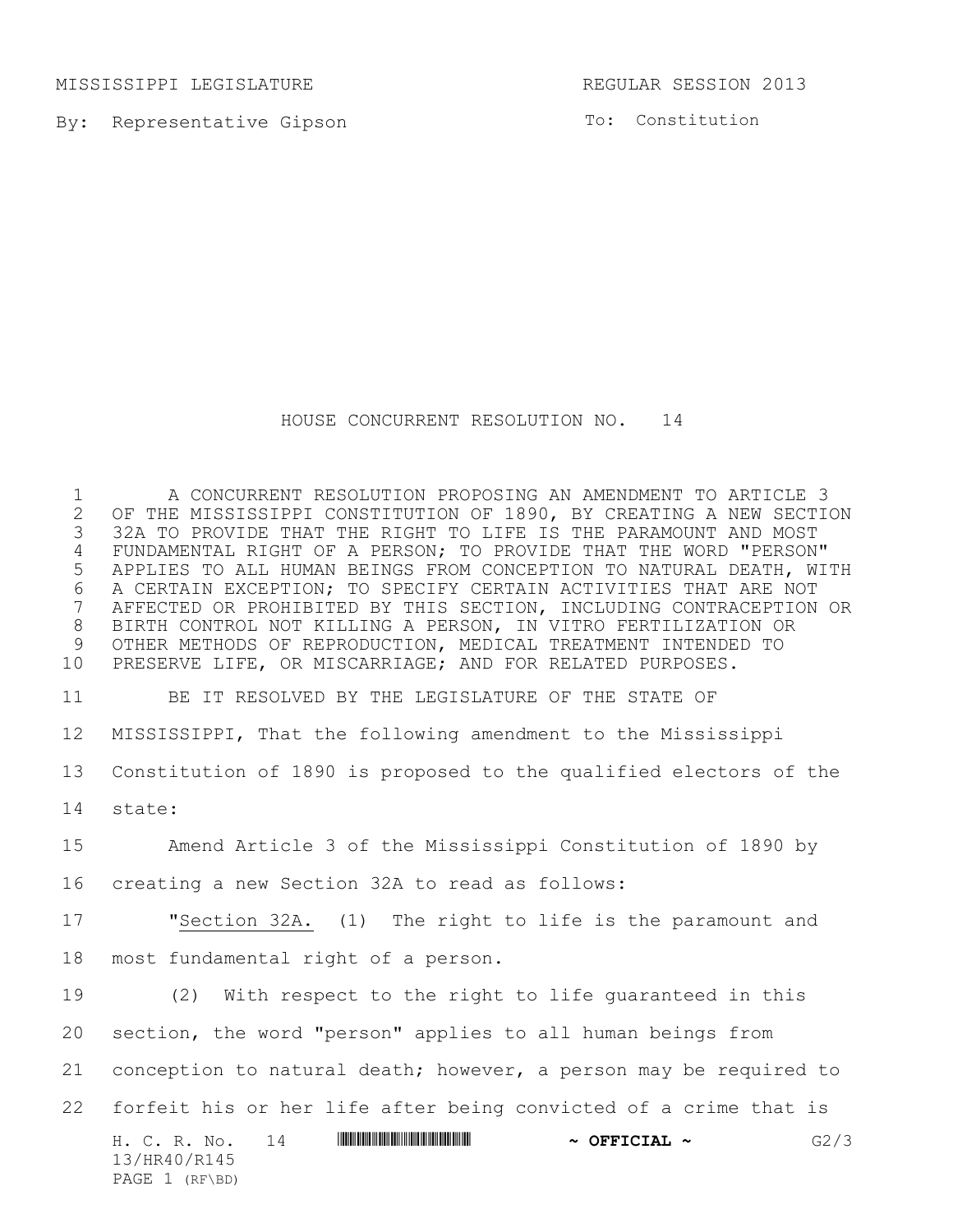punishable by death and being sentenced to death. As used in this section, the word "conception" means the earliest stage of development of a human being. (3) This section shall have no effect on and shall not be construed to prohibit:

 (a) Contraceptives or other methods of birth control that do not kill a person; or

 (b) In vitro fertilization or other methods of assisted reproduction; or

 (c) Medical treatment for life threatening physical conditions intended to preserve life; or

 (d) Unintentional termination of a pregnancy by spontaneous miscarriage."

 BE IT FURTHER RESOLVED, That this proposed amendment, if adopted, shall be known as "The Right to Life Amendment of 2014." BE IT FURTHER RESOLVED, That this proposed amendment shall be submitted by the Secretary of State to the qualified electors at an election to be held on the first Tuesday after the first Monday of November 2014, as provided by Section 273 of the Constitution and by general law.

 BE IT FURTHER RESOLVED, That the explanation of this proposed amendment for the ballot shall read as follows: "This proposed constitutional amendment provides that the right to life is the most fundamental right of a person; provides that the word "person" applies to all human beings from conception to natural

H. C. R. No. 14 \*HR40/R145\* **~ OFFICIAL ~** 13/HR40/R145 PAGE 2 (RF\BD)